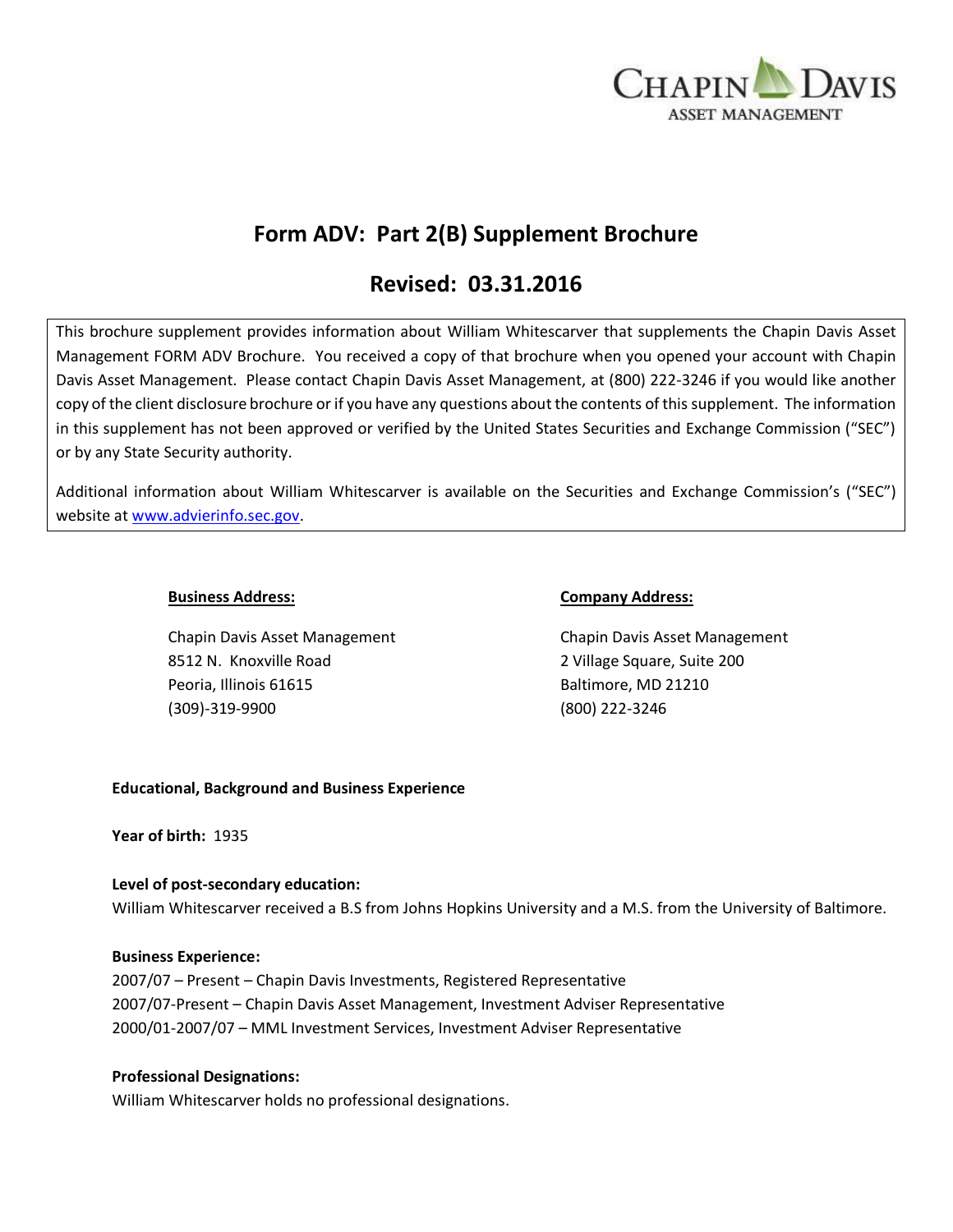#### **Disciplinary Action**

Chapin Davis Asset Management discloses facts regarding any legal or disciplinary events that it deems to be material to a client considering William Whitescarver to act as their Investment Advisor Representative. Chapin Davis Asset Management is not aware of any events applicable to this item. FINRA's Brokercheck<sup>®</sup> [http://www.brokercheck.finra.org](http://www.brokercheck.finra.org/) may have additional information regarding the disciplinary history of William Whitescarver that is not included in this brochure supplement.

# **Other Business Activities**

In addition to being an Investment Advisor Representative with Chapin Davis Asset Management, William Whitescarver is also a Registered Representative at Chapin Davis Investments, a Broker/Dealer. William Whitescarver spends more than 10% of his time acting in both capacity. As an Investment Advisor Representative and Registered Representative, William Whitescarver can offer clients both advisory programs and services and non-advisory programs. This may present a conflict of interest. However, as an Investment Advisor Representative of Chapin Davis Asset Management, William Whitescarver has a responsibility to make recommendations that are in the best interest of each customer.

# **Additional Compensation**

Product companies (including our affiliates) with which we have agreements work with Chapin Davis Asset Management and our financial advisors to provide education and other support to help distribute their products. These companies may pay for training and education events, seminars or other similar events for employees, financial advisors, clients and prospective clients. They may also reimburse entertainment. A financial advisor may also receive a service fee, expense reimbursement, or other payments from other companies. These service fees, as well as incentive programs and cash and/or noncash compensation, all are strictly regulated by the SEC and Financial Industry Regulatory Authority, as well as Chapin Davis Asset Management internal compliance policies.

Your Financial Advisor may also engage in the sale of insurance products as a licensed agent or broker of Chapin Davis Insurance. In your Financial Advisors' capacity as a registered representative of a broker dealer, or as a licensed insurance agent or broker, your financial advisor will receive brokerage and insurance commissions for these services.

#### **Supervision**

Investment Advisor Representatives' activities are supervised by registered principals in their office of supervisory jurisdiction and individuals therein, including any or all of the following Investment Advisor Representatives' direct registered principals, central supervision personnel who report to the Chief Compliance Officer of Chapin Davis Asset Management.

| Supervisor:          | <b>Stephanie N. Elliott</b> |
|----------------------|-----------------------------|
| Title:               | COO & CCO                   |
| <b>Phone number:</b> | (800) 222-3246              |